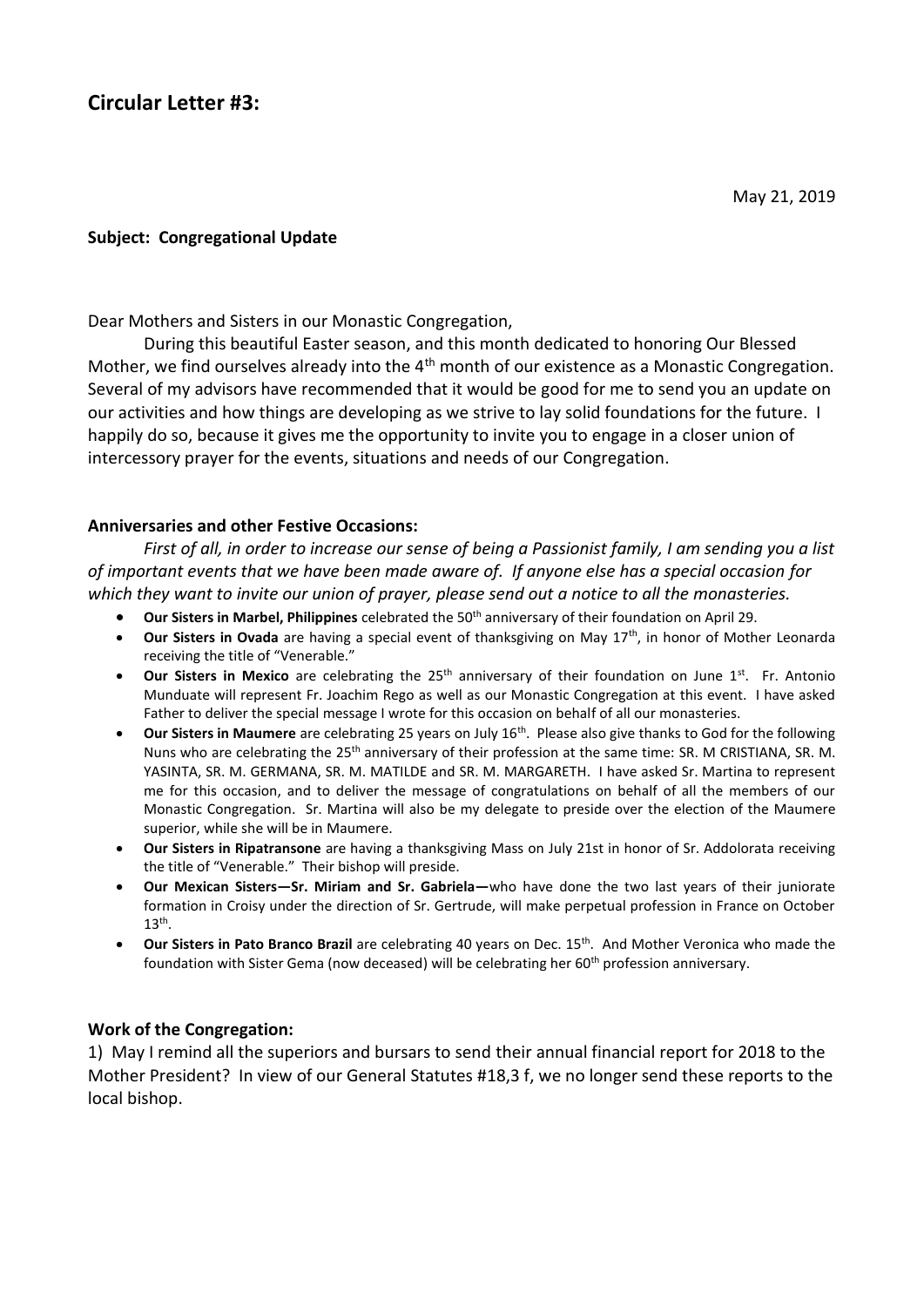2) During the last three months, I have spent many days in collaboration with my council, and in particular with Sr. Gertrude Poggio, as we followed the protocol necessary for requesting the dispensation of perpetual vows from the Holy See for three of our Sisters. The indults for all three were quickly processed.

3) Sr. Gertrude, the first councilor, has agreed, with the consent of the entire council, to serve as "pro tempore" bursar until we can find someone who is better prepared in this field, or until we can train a Nun for this service. In this regard, I ask very special prayers for the Passionist Superior General, Fr. Joachim Rego, and his council, for the financial contribution they recently made to our Monastic Congregation fund.

4) Thanks to consultations with Padre Vincenzo Fabri and two of the economes of the Signa Sisters (the Sisters of St. Paul of the Cross with whom we share suffrages), we are slowly learning the necessary steps to take in order for our new Monastic Congregation to be recognized as a legal entity by the church as well as by the state here in Italy. We are also learning that the Congregation itself needs a "Civil Statute". We were told that eventually each sui juris monastery will need a similar legal document. Writing this Statute according to Italian law and applying for its approval takes time.

5) Urged by Mother Rosaria of the Tarquinia monastery, I visited Tarquinia on my way to Ripatransone. I so enjoyed meeting the wonderful community in Tarquinia. Then together with Mother Rosaria and Sr. Martina, I visited the two remaining Nuns in Ripatransone, and had a tour of their massive monastery. I am asking all our Nuns throughout the world to beg Our Dear Lord, through the intercession of Ven. Addolorata, to help us find a solution for the difficulties relating to Ripatransone.

6) In the midst of all this, I have been in contact with the Most Rev. Giulio Mencuccini, C.P. regarding the new foundation of Passionist Nuns in Kalimantan, Borneo. Therefore, it remains for us now, prayerfully to choose the founding group. More about this in an upcoming circular letter.

7) We held two General Council meetings during the First General Chapter at Ss. John and Paul's in Rome. Since I will preside at the capitular election of the superior of the Whitesville monastery in June, Whitesville has been designated as the place for our June General Council meeting, June 15-21, 2019. Some of the council members will also be undergoing an "English immersion" experience while in the US. At this moment, Sr. Daniela of São Paulo in Brazil is already in Whitesville, and Mother John Mary has arranged for her to receive professional English lessons.

Dear Mothers and Sisters, I realize that this update is lengthy, but I have wanted you to be aware of the "hidden" foundational work that is being done, and also to realize why I am unable to concede to the many gracious requests you have sent me to visit your monastery. I truly desire to get to know each monastery and its community members, but time is lacking. Be assured that your prayers, Masses and assurance of "closeness" in mind and heart are helping not only myself but also the council members. I truly "feel" the strength of your prayerful support and ask you to continue it as daily with Jesus and Mary I try to "listen to the Father…and learn from Him" (John 6) how to carry out the work the Father has given me to do in this initial period of the history of our Monastic Congregation.